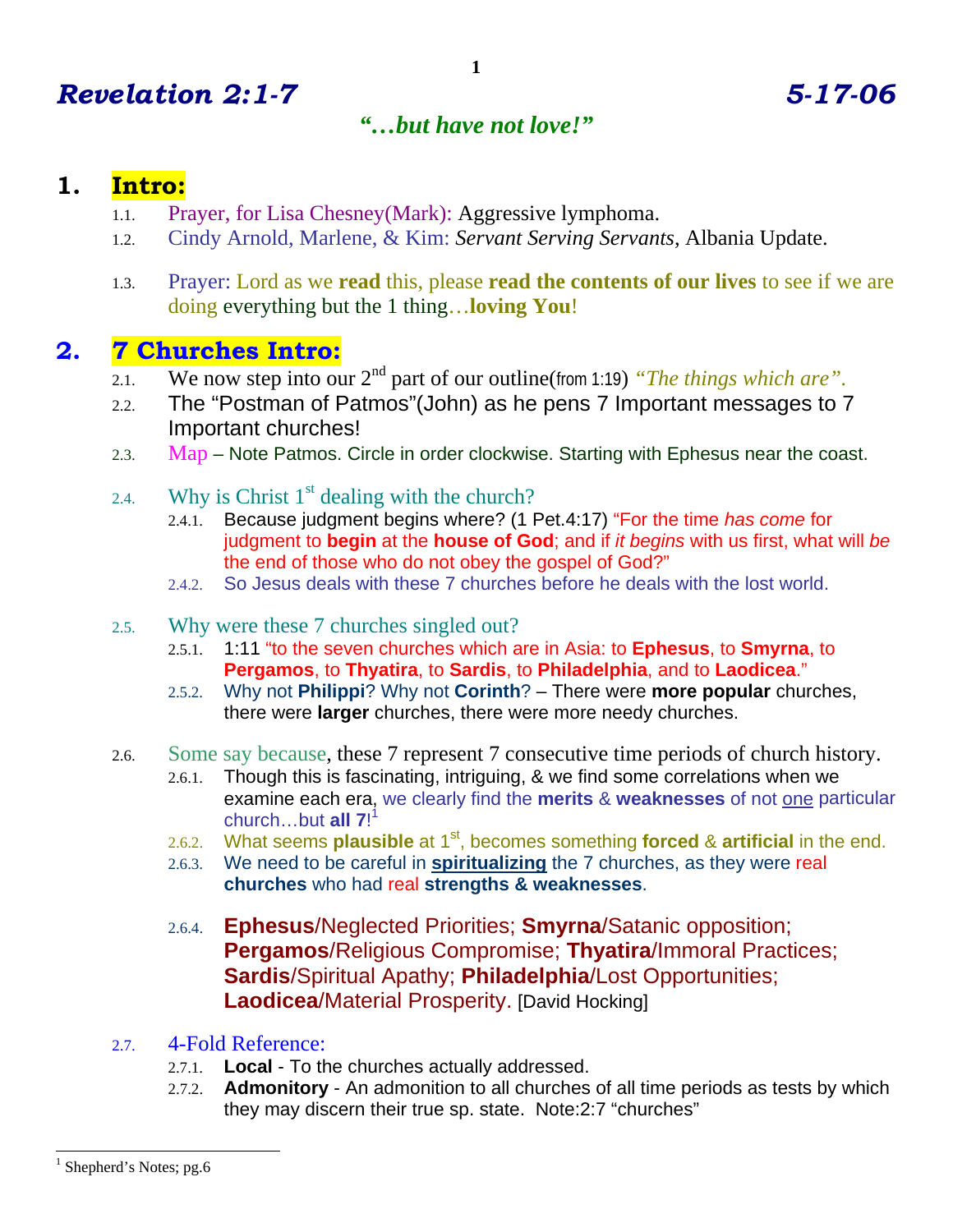- 2.7.3. **Personal** In the exhortations "he who has an ear" & in the promises "to him who overcomes." (vs.7)
- 2.7.4. **Prophetic** The progress of its spiritual state until the end of the church age!
- 2.8. So why these 7?
	- 2.8.1. **Geographically** They were **readily accessible** to one another & the world.
	- 2.8.2. **Historically** They each had **strengths** to commend and/or **weaknesses** to correct.
	- 2.8.3. **Spiritually churches of every age** share the same strengths & weaknesses as those historical churches. $<sup>2</sup>$ </sup>
- 2.9. Which each of the churches there is 1<sup>st</sup> a **positive affirmation**, then a **corrective discipline**, & 3rd, a **motivating promise**!
- 2.10. Q: Have you ever evaluated a church or a ministry?
	- 2.10.1. You should have when you moved in this area.
	- 2.10.2. When you came here what did you use as a measuring guide? 2.10.2.1.The building? the amount of members?
- 2.11. Only Jesus Christ can see the true condition & give a true evaluation!
	- 2.11.1. Jesus here "peers into the pews" of 7 churches, & gives them each a report card!
	- 2.11.2. Just as an **ultrasound technician** places the **probe** onto the mothers stomach, & views & measures the growth, & watches for any abnormalities, so does Christ w/His babies!
- 2.12. 2 of the churches are given no affirmation(*Sardis & Laodicea*);
	- 2 of the churches are given no discipline(*Smyrna & Philadelphia*).
	- 2.12.1. These churches represent the **good** & **bad** in churches everywhere & in every age.
	- 2.12.2. As we go through these over the next 7 weeks be thinking, which of these churches would you join & why?

# **3. …BUT HAVE NOT LOVE! (1-7)**

- 3.1. **EPHESUS!** (1)
- 3.2. Background: A great commercial center; it bore the title "*The Supreme Metropolis of Asia*"; it had the great Temple of Artemis/Diana(1 of the 7 wonders of the ancient world)
	- 3.2.1. It was an important gulf city, a crucial export center, they had sea trade, 3 main routes converged there. It was wealthy, politically influential, & a very pagan city.
	- 3.2.2. Paul did the church plant there. Timothy followed up. Later John.
- 3.3. Holds  $&$  walks Jesus' hands  $&$  feet are emphasized here.
	- 3.3.1. Jesus is in the midst of the churches & He knows what is going on.
	- 3.3.2. Holds When God has a hold of something it speaks of divine security, sovereign control.
	- 3.3.3. Walks represents His continual presence in his church.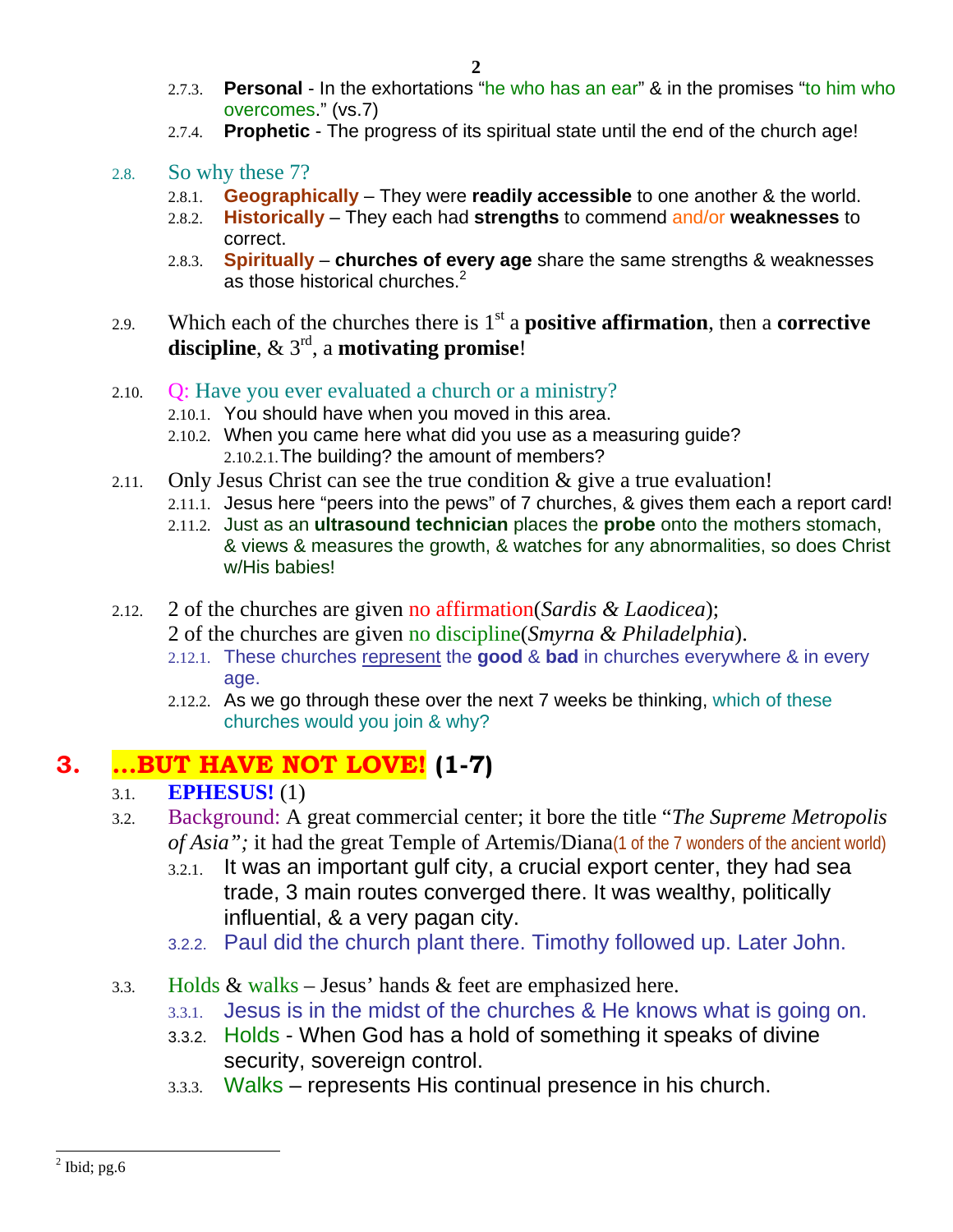- 3.4. Who cares what men say of your church or denom. …What does Christ think of it?
	- 3.4.1. Isn't it interesting what **we** look at in a church, verses what **Jesus** looks for & commends or condemns in them!
	- 3.4.2. We ask: Is it a mini or a mega-church? -Hymns or contemporary music?
	- 3.4.3. We say, "wow it's successful because they have so many home studies, or programs. They do concerts! They have awesome retreats."
	- 3.4.4. What would you expect Christ to hone in on w/the churches?
- 3.5. Note: 1 point of the description of Jesus in 1:13-16 is used for each of the churches 3.5.1. The specific attribute of Christ that applied to the particular needs of the church is emphasized in the message.

#### 3.6. **EPHESUS, BATTLE TESTED & ORTHODOX!** (2,3)

- 3.7. Religious busyness! (a status symbol in many churches today)
- 3.8. Remember He's speaking to those "inside" the church!
	- 3.8.1. This was a **Serving** church a "*Saint Martha's*" if you will. Not the Catholic Church in town, but a reference to Mary & Martha. 3.8.1.1. "Works" - They were busy doing the works of the Lord!
	- 3.8.2. This was a **Sacrificing** church "Labor" = toil to the point of exhaustion.
	- 3.8.3. This was a **Steadfast** church "Patience/perseverance" = endurance under trial. 3.8.3.1. They were also known as *The Dura-cell Bunny Church*! 3.8.3.2. They were Christian marathoners, disciplined, determined!
	- 3.8.4. This was a **Separated** church They didn't tolerate those that are evil, & they tested visiting ministers!
		- 3.8.4.1. They were the Pit-Bulls of orthodoxy; guardians of truth; chasing away false teachers.
		- 3.8.4.2. They knew **How** to defend the doctrines of the Word, but forgot **Who** the doctrines pointed to!<sup>3</sup>
- 3.9. (3) They were tired in their labor, but not of it!
	- 3.9.1. They were a **busy church** with **high spiritual standards**.
	- 3.9.2. In every way this was a **successful** church from the human standpoint!

## 3.10. **LOVE IS PRIMARY!** (4)

- 3.11. The Righteous Bro's sang, *"You've lost that loving feeling Oh, that loving feeling - You've lost that loving feeling - Now it's gone, gone, gone - Whoa-oh"*
	- 3.11.1. Was Christ singing the same?
	- 3.11.2. He had one bone to pick with them!
- 3.12. Love is primary,  $\&$  w/o it the church has no reason to exist! (read again!)
- 3.13. After hearing of all the **positive things** this church was doing it's surprising to discover they had **left**(*not lost*) there  $1<sup>st</sup>$  love.
	- 3.13.1. I guess you could say like Jeremiah…*I guess the honeymoon's over!* 3.13.1.1.Read Jer.2:2.

<sup>-</sup><sup>3</sup> Chuck Swindoll; pg. 15; The 7 Churches.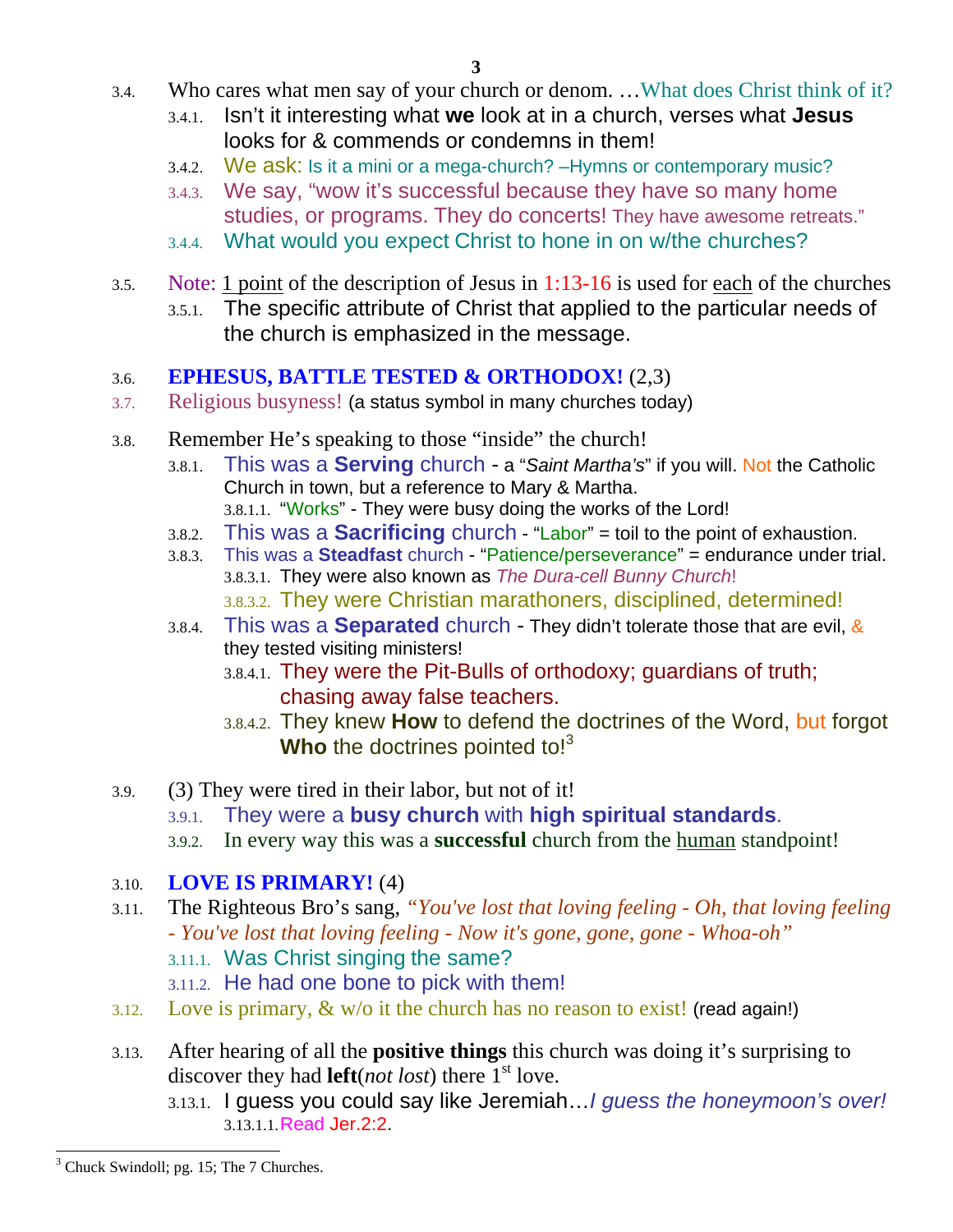- 3.13.2. No amount of *separation*, *sacrifice*, or *service*, can make up for your lack of **love** toward the Lord.
- 3.14. 1 Cor.13:1,3,13 "Though I speak with the tongues of men and of angels, **but have not love**, I have become sounding brass or a clanging cymbal"…"And though I bestow all my goods to feed the poor, and though I give my body to be burned, **but have not love**, it profits me nothing…**but the greatest of these is love**."
- 3.15. When Paul wrote his letter to this "Ephesian church" earlier & referred to **Love 20x's**! 3.15.1. 1st mention Eph. 1:4 "just as He chose us in Him before the foundation of the world, that we should be holy and without blame before Him in **love**,"
	- 3.15.2. Last mention (last verse) 6:24 "Grace be with all those who **love** our Lord Jesus Christ in sincerity. Amen."
- 3.16. Read 6 year old Kyle journal entry.
- 3.17. Isn't this the very question Jesus asked Peter $(3x's)$ ? Do you love me?
	- 3.17.1. There is always the danger of **a love grown cold**!
	- 3.17.2. It's not a **hatred** of Christ, not even being **mad** at God; it's indifference, it's apathy, it's lack of interest, lack of concern.
	- 3.17.3. Christ is more concerned what we do **with** Him, then **for** Him!<sup>4</sup> 3.17.3.1.**Labor** is no substitute for **love**.
	- 3.17.4. To the public, the Ephesian church was **successful**; to Christ it had **fallen**.
	- 3.17.5. Peter do you love me? Ephesus? CCM? Put your name in the blank? 3.17.5.1.The love of Christ compels/controls me! 2 Cor.5:14

# 3.18. **BEING RESTORED TO 1ST LOVE STATUS!** (5)

- 3.19. **Remember** "*keep on remembering*"…What you've lost; cultivate a desire to regain that close communion again!
	- 3.19.1. The prodigal "remembered" his home! 3.19.1.1.This is the 1st step to the road back.
	- 3.19.2. Reminisce! Flip back the pages in your mind. Take a walk down memory lane!
	- 3.19.3. What do you remember about your **1st date**? (mine & Kel's)
	- 3.19.4. What do you remember about **1st being saved**? 3.19.4.1.The freshness of God's word; being enraptured in Worship; hanging out after bible studies talking to friends.
- 3.20. **Repent** "Repentance is the admission that the fault is ours. It is the acceptance of responsibility for our failure & our fall!" (Barclay)
	- 3.20.1. **The prodigal son** said, "I have sinned"; **Saul** said, "I have sinned.…Indeed I have played the fool and erred exceedingly."
	- 3.20.2. (Spurg) *"Christ & we will never be One, until we & our sin are Two!"*
- 3.21. **Repeat** "Do the 1st works" The sorrow of repentance is Not to drive a man to despair; it is meant to drive him to 2 things:

<sup>-</sup>4 Warren Wiersbe; Outlines of the NT.